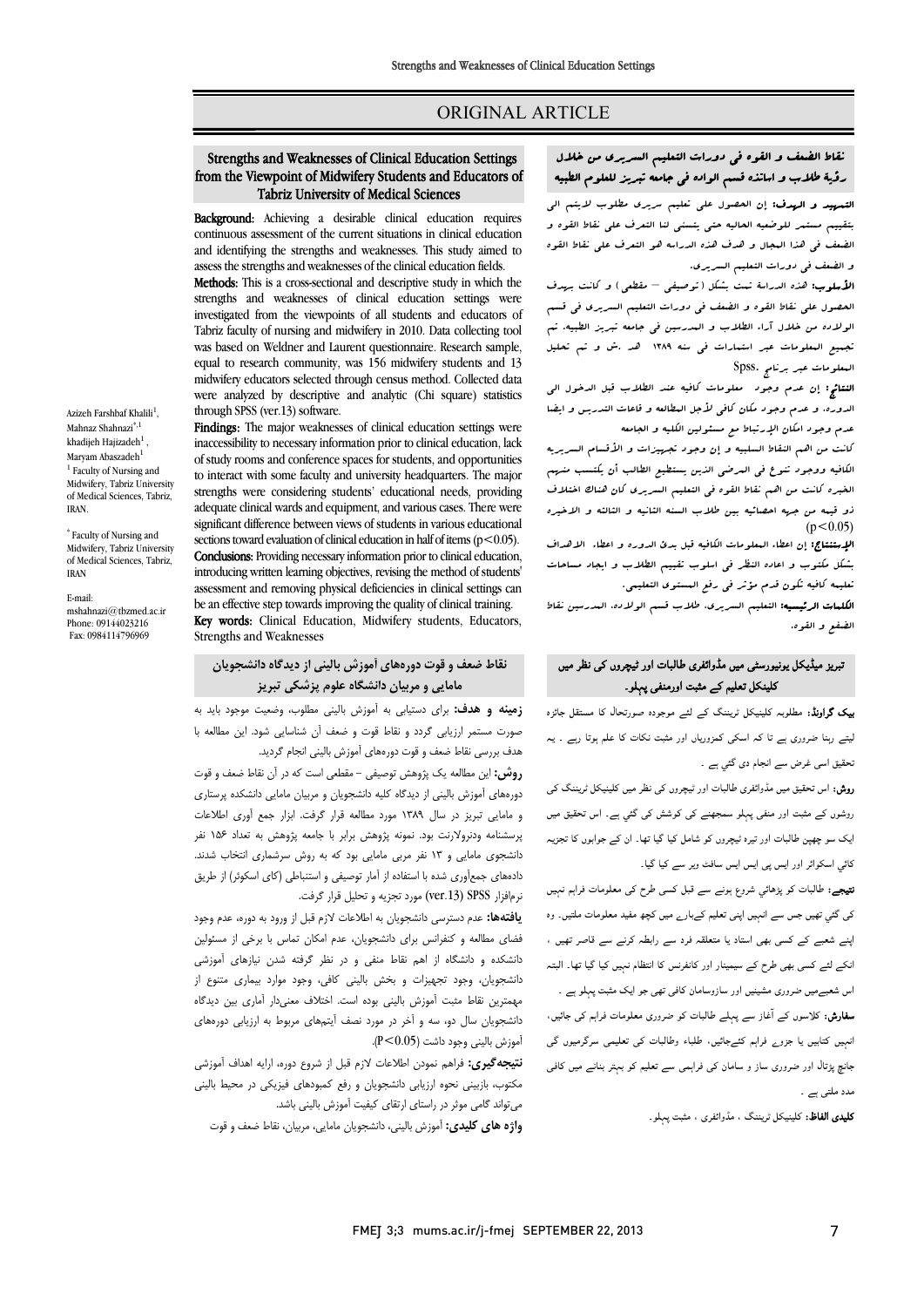$\overline{a}$  $\overline{a}$ 

### **INTRODUCTION**

 Nursing and midwifery courses are carried out in two theoretical and clinical parts; each part has specific features. improvement of students' clinical performance and clinical education eliminates requirements of the theoretical Theoretical education leads to the augmentation and education (1).

 Clinical education consists of: preparing students for accompanied by diagnosing, curing, and caring patients, and acquiring different professional skills (2). In this kind of education, the students have interaction with the educators, and the environment applies the theoretical contents in important, complicated, and unpredictable (4). Clinical education is very important because of containing more than 50 percent of educational planning (5). Preparing students for the real world is today's important subject in<br>health, see and world's association institutes  $\frac{1}{2}$ . If the clinical education cannot prepare students with the required skills to health care delivery, it would be digressed from its principal role (7, 8). Training and educating important matter in educating students. The results of researches have shown that there are some basic concerns in relation with nurses and midwives clinical education (9). Although this kind of education is necessary and important to now. Different studies show that none of the clinical education settings can provide a positive learning coordinating basic scientific information and fulfilling skills, practice (3). Education & learning in clinical sections are health care and world's academic institutes (6). If the appropriate midwives and nurses for clinical field is an in educating students, it has been a controversial matter up environment for nursing and midwifery students (10).

 In order to acquire the desirable clinical education, the strengths and weaknesses should be identified (11). If the evaluation is carried out on principals, it will prevent from many problems of educational plans as well as will be very existing education should be assessed continuously and the helpful in improvement of them (12).

neipiui in improvement of them (12).<br>Evaluation is an inseparable part of every educational plan, and assessing system of educational plans could be helpful in quality improvement of clinical education plans in B.S degree of nursing & midwifery. Studies show that viewpoint of students is very valuable in preparing educational experiences (10). Student's experiences in clinical performance present a wider viewpoint in expanding effective clinical education in nursing and investigating the quality of clinical education from the midwifery  $(13)$ .

 Results gained from a study in Azad University of Kerman showed that in nursing and midwifery student's ideas the biggest problems in clinical education are related to clinical environment and application of taught principals on the Azad University of Yazd showed that eleven percent of nursing & midwifery students assessed the clinical educational environment very weak (15). From midwifery students' views of Babol University of Medical science, lack clinical educations and clinical evaluation were the main problems of clinical education (16). Also in a study at Azad patients respectively (14). The result of another study at of experienced clinical educators, problems related to pre-

 the majority of educators and students mentioned some problems in this period including inadequate access to facilities, lack of cooperation between the health care term, believed that there must be some changes in the fulfillment Shahid – Sadughi Faculty of Nursing and Midwifery(2003), and dispersion of internship in clinical section. They of internship (3).

 The result of preliminary study carried out by researchers and colleagues on the midwifery students in the last that in most of the students' ideas there were some problems related to the clinical education of educators, physical facilities and accessible equipment in clinical Also another study in Tabriz Faculty of Nursing & Midwifery mentioned the reasons for not learning some skills such as: inappropriate position allocation of educators for some sections, presence of a great number of students in each .<br>. semester of Tabriz University of Medical Science showed environment and various cases of illness for training (17). group, absence of educators in some sections, lack of students interest and forcing additional work to do on behalf of the sections' staffs to students (18).

 The rapid changes in health care and needs of population, especially in last fifty years, requires some changes in investigating clinical education of universities is one of the research priorities of Medical Education Center. Therefore, the aim of this study is to investigate the strengths and weaknesses of clinical education settings from the University of medical science in order to meet the needs by assessing the existing condition and indentify the strengths and weaknesses and formulate strategies for improving the nursing and midwifery education (19), and also viewpoint of educators and midwifery students of Tabriz quality of clinical education.

#### **METHODS**

 This is a cross-sectional and descriptive study in which the strengths and weaknesses of clinical education settings were יי<br>י and educators of Tabriz Faculty of Nursing and Midwifery in investigated from the viewpoint of the midwifery students 2010.

Participants were all the midwifery students of 3, 4, 5, 7, 8 Participants were all the midwifery students of 3, 4, 5, 7, 8 and 9 semesters (Daytime and nighttime periods) with educators with the experience of clinical education in last semester that were employed in faculty formally or by contract. Because of the limited research community, research sample equal to research community was 156 through census method. Guest or transferred students and the students who were studying with the aforementioned classes were not included in the study because of leaving study. Data collecting tool was standard questionnaire Laurent in 1999 and consists of two parts: demographic characteristics of research samples and research objectives clinical education experience, and all of the midwifery midwifery students and 13 midwifery educators selected which was codified in Ball State University by Weldner and consist of 26 statements (19).

 The second part of the tool assessed the clinical education students' knowledge before their entrance to the setting, six to eleven were related to facilities in clinical education, in 5 dimensions. Questions one to five were related to the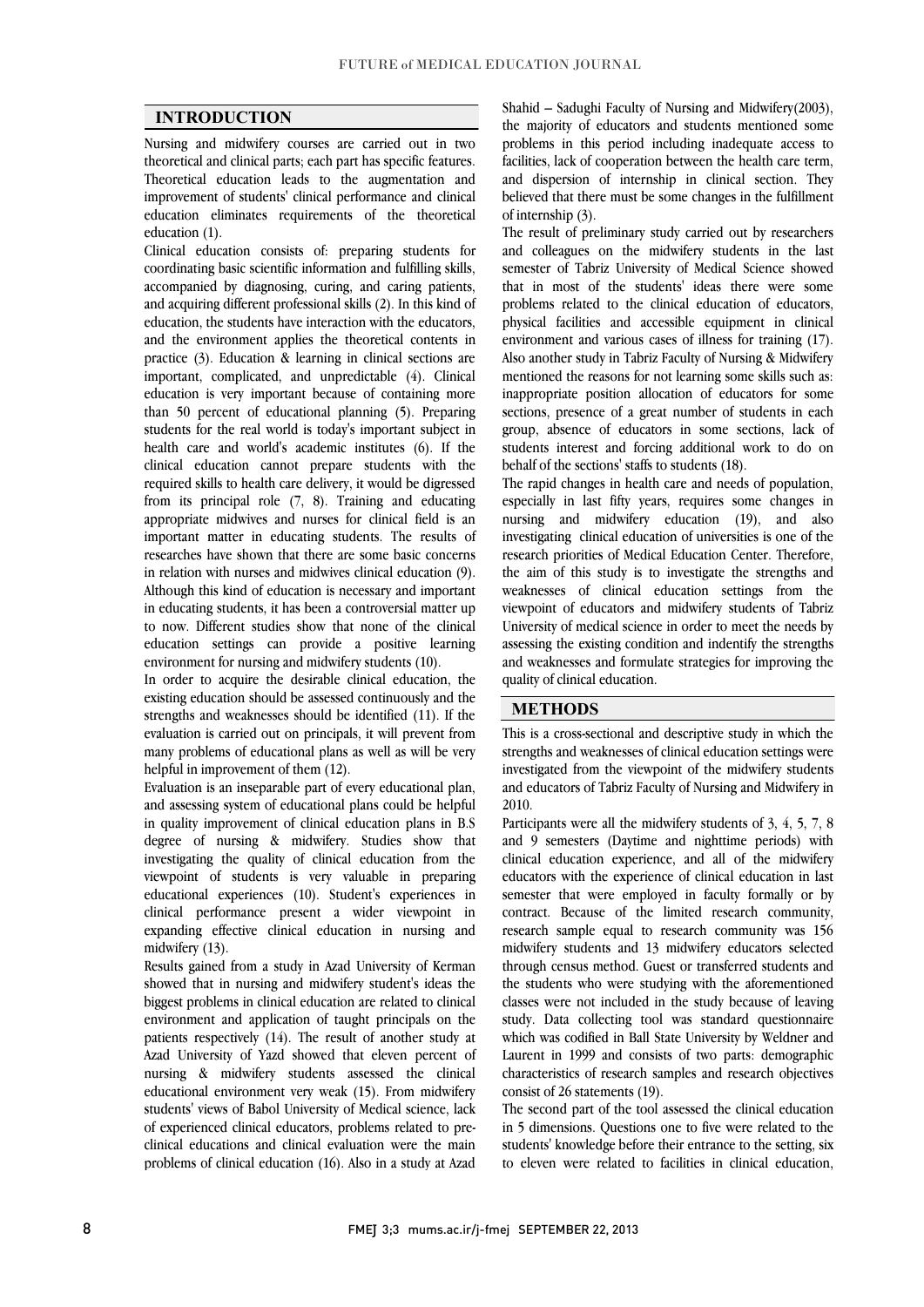$\overline{a}$ 

 twelve to seventeen were related to the educators clinical education status from the viewpoint of students and educators, questions 18 to 22 were related to students assessment process by educators and questions 23 to 26 settings. The validity of the questionnaire was determined by ten competent professors and its reliability was determined 0/89 by test-retest method. The data were collected by specified students and educators<br>questionnaires after gaining formal introduction letter from the faculty, explaining aims of research for the cases under study, mentioning their voluntarily and consciously participation, and making them sure that data will remain permission for carrying out the research was taken from the ethics committee of Tabriz University of Medical Science (number 5/4/1833). Collected data were analyzed using descriptive and analytic (chi-square) statistics through SPSS  $\overline{a}$ were related to the general viewpoint toward clinical collected by specified student's and educator's confidential and the results will be submitted to them. The (ver. 13) software.

#### **RESULTS**

 149 students (95/5%) out of 156 and 12 educators (92/3%) out of 13 returned the questionnaires. In this research, the most of them  $(120 \text{ individuals equal to } 81/1\%)$  were single. 70 student  $(47/6%)$  were studying in the first innings (daytime periods) and 77 (52/4 %) were in second innings (nighttime periods).The mean number of students in educators was  $42/9 \pm 4/7$  and most of them (191/6%) were married. Their experience was at least 12 years and at most 23 years. All of them had MS degree. Most of the students (55/27%) believed that the educating guides and aims haven't been informed to them at the beginning of the setting while educators (58/3%) had the opposite idea average age of students under study was 22/51±2/68 and clinical group were about  $5 \pm 0/94$ . The average age of setting, while educators (58/3%) had the opposite idea.

 - Access to opportunities before beginning of clinical education settings from the viewpoint of midwifery students and educators:

According to Table 1, most of the students believed that

 they didn't have access to procedures and ethical standards, managers and staffs, plans for every settings, recognition of patients, the aims of clinical settings, familiarity with rules and regulations and time of each setting before the educators claimed that the students didn't have access to beginning of clinical education settings. Most of the know the patients and get familiar with the managers and staffs.

In most of the educators and students ideas an of these<br>opportunities would be helpful if they were accessible. In their ideas knowing the patients (90/9\_91/6), getting familiar with the rules and regulations (100\_97/8), introducing the aims of clinical settings (100\_98/5), planning for every setting  $(100-97/7)$ , required time for every settings $(100-97/8)$  and ethical standards of procedures (100-94 ) respectively would be helpful if they were accessible .The results of Table 2 show the midwifery students and educators' viewpoints about the strengths and weaknesses of clinical education on facilities and the status<br>of educators' clinical education In most of the educators and students ideas all of these planning for every setting (100\_97/7), required time for of educators' clinical education.

- The process of students evaluation by educators:

 Half of the educators (50%) believed that receiving feedback from students about their clinical performance was daily but end of the setting (from daily, middle of the period, end of the period). Most of the students (60%) and educators (72/27%) believed that the degree of surveillance on students' performance were appropriate according to their appropriate, inadequate). In most educators' ideas (77/8%) and students (60/3%) the final assessment of the clinical education was based on log book. Using the log book in clinical settings in order to farther the objectives (effective, (47/8%) was almost effective, and in most of the educators' ideas (40%-40%) was effective and almost effective. About the final assessing process of the clinical education settings 。<br>- expressed that they didn't receive any talking but half of the almost half of the students (45/4%) believed it was at the clinical experiences and skills (among too much, almost effective, not effective) in most of the students' ideas by the educators, almost half of the students (43%)

| TableT. The Frequency of Students' and Educators' views about Accessibility of Opportunities before the<br><b>Beginning of the Clinical Education Setting</b> |          |                |               |         |  |  |  |  |  |  |
|---------------------------------------------------------------------------------------------------------------------------------------------------------------|----------|----------------|---------------|---------|--|--|--|--|--|--|
|                                                                                                                                                               |          | students       | educators     |         |  |  |  |  |  |  |
| <b>Opportunities</b>                                                                                                                                          |          | accessibility  | accessibility |         |  |  |  |  |  |  |
|                                                                                                                                                               | Yes      | N <sub>0</sub> | <b>Yes</b>    | No.     |  |  |  |  |  |  |
| Knowing the patients                                                                                                                                          | 21(14.1) | 128(85.9)      | 4(36.4)       | 7(63.6) |  |  |  |  |  |  |
| Getting familiar with the rules and regulations                                                                                                               | 55(36.9) | 94(63.1)       | 7(63.6)       | 4(36.4) |  |  |  |  |  |  |
| Introducing the objectives of the clinical setting                                                                                                            | 49(30.9) | 103(69.1)      | 8(72.7)       | 3(27.3) |  |  |  |  |  |  |
| Planning for each setting                                                                                                                                     | 18(12.1) | 131(87.9)      | 9(81.8)       | 2(18.2) |  |  |  |  |  |  |
| Necessary time for each setting                                                                                                                               | 60(40.3) | 89(59.7)       | 8(72.8)       | 3(27.3) |  |  |  |  |  |  |
| Getting familiar with procedures and ethical standards                                                                                                        | 11(7.3)  | 138(92.6)      | 6(54.5)       | 5(45.5) |  |  |  |  |  |  |
| Appropriate covering                                                                                                                                          | 79(53)   | 70(47)         | 10(40.9)      | 1(9.1)  |  |  |  |  |  |  |
| Getting familiar with headquarters and staffs                                                                                                                 | 17(11.4) | 132(88.6)      | 5(45.5)       | 6(54.5) |  |  |  |  |  |  |

#### $\mathcal{L}(\mathcal{A})$ Į **Table1. The Frequency of Students' and Educators' views about Accessibility of Opportunities before the**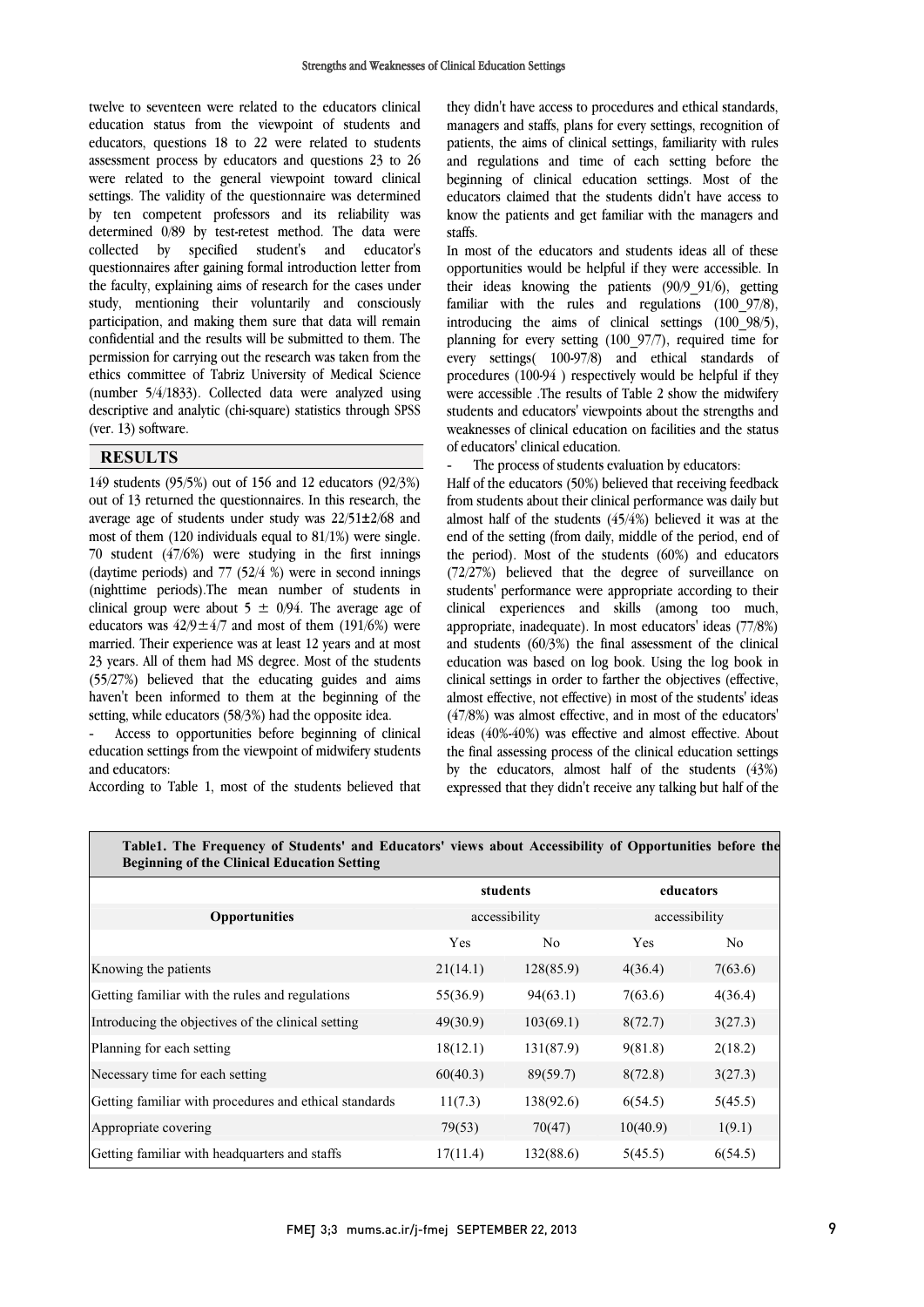|                                                                                                                                                    |                 | <b>Yes</b> |           | No                       | To some extent  |           |  |
|----------------------------------------------------------------------------------------------------------------------------------------------------|-----------------|------------|-----------|--------------------------|-----------------|-----------|--|
| Students' and Educators' views $n\binom{0}{0}$                                                                                                     | <b>Students</b> | Educators  | Students  | Educators                | <b>Students</b> | Educators |  |
| 1) Adequate guides about patients and<br>responsibilities by the educator                                                                          | 48(33.1)        | 10(83.3)   | 14(9.7)   |                          | 83(57.2)        | 2(16.7)   |  |
| 2) Students' understanding about what they are<br>expected                                                                                         | 36(25)          | 9(75)      | 1(21.5)   |                          | 77(53.5)        | 3(25)     |  |
| 3)Considering students' educational needs in<br>clinical education planning                                                                        | 23(16.1)        | 9(75)      | 3(23.1)   | $\overline{\phantom{a}}$ | 87(60.8)        | 3(25)     |  |
| 4) Preparing locker room for the students                                                                                                          | 52(36.4)        | 6(50)      | 45(31.5)  | 1(8.3)                   | 46(32.2)        | 5(41.7)   |  |
| 5) Preparing studying room for students                                                                                                            | 7(5)            | 1(8.3)     | 120(85.1) | 8(66.7)                  | 14(9.9)         | 3(25)     |  |
| 6) Preparing adequate clinical section for students                                                                                                | 53(38.1)        | 6(60)      | 4(24.5)   | 2(20)                    | 52(37.4)        | 2(20)     |  |
| 7) Adequate variety of patients for meeting the<br>objectives of the clinical education settings                                                   | 23(17.3)        | 7(58.3)    | 1(23.3)   | 2(16.7)                  | 79(59.4)        | 3(25)     |  |
| 8) Adequate training aids for meeting the objectives<br>of the clinical education settings                                                         | 56(42.1)        | 4(36.4)    | 31(23.3)  | 1(8.3)                   | 46(34.6)        | 6(54.5)   |  |
| 9) Adequate equipment (complete delivery pack,<br>IUD pack, catheterization pack) for meeting the<br>objectives of the clinical education settings | 68(54)          | 5(55.6)    | 12(9.2)   |                          | 46(36.5)        | 4(44.4)   |  |
| 10)Considering educational level and students'<br>educational needs by the educators                                                               | 25(18.7)        | 10(83.3)   | 6(11.9)   | 1(8.3)                   | 93(69.4)        | 1(8.3)    |  |
| 11) Giving adequate opportunity for the student to<br>communicate with the educator                                                                | 55(41)          | 10(83.3)   | 8(13.4)   |                          | 61(45.5)        | 2(16.7)   |  |
| 12) Giving adequate answers to students' questions                                                                                                 | 57(41.9)        | 9(81.8)    | 8(5.9)    | $\overline{\phantom{a}}$ | 71(52.2)        | 2(16.7)   |  |
| 13) encouraging students to learn by the educator                                                                                                  | 57(41.9)        | 11(9.7)    | 8(13.2)   |                          | 61(44.9)        | 1(8.3)    |  |
| 14) Creating continuous changes in students'<br>clinical education according to their capabilities                                                 | 20(13.8)        | 8(66.7)    | 45(31)    | $\blacksquare$           | 80(55.2)        | 4(33.3)   |  |
| 15) Students' adequate attention to clinical<br>education settings                                                                                 | 75(51.7)        | 7(58.3)    | 1(0.7)    |                          | 69(47.6)        | 5(41.7)   |  |
| 16) Using logbook in furthering the educational<br>objectives effectively                                                                          | 40(29.9)        | 4(40)      | 0(22.1)   | 2(20)                    | 64(47.8)        | 4(40)     |  |

| Table2. Frequency of Students and Educators' views about the Questions Related to Clinical Education |  |  |  |  |  |
|------------------------------------------------------------------------------------------------------|--|--|--|--|--|
| <b>Settings Assessment</b>                                                                           |  |  |  |  |  |

 educators (50%) believed that they talked to the students (among talking to the student before and after the assessment, just before the assessment, just after the before and after the final assessment and give their marks assessment, and not talking).

The general viewpoint about the clinical settings:

 In most of the students ideas (66/77%) clinical learning experience was a general experience to all of the students (from general experience and specific experience) and in education was spent very well (from very negative experience, very positive ,washing time, and spending it very well). Unfortunately, 30/3% of the students believed that it was a waste of time and just 14/8% expressed it as a sometimes high and sometimes low in most of the students' idea (46/1%) and in most of the educators ideas (36/4%, 36/4%) it was sometimes high and sometimes low and usually low (among always high, usually high, sometimes  $\frac{1}{2}$ high and sometimes low, usually low) that was one of the<br>negative points of the clinical education most of their ideas (50%) the final assessment of clinical very positive experience. Clinical staff's mood was negative points of the clinical education.

The results in Table 3 are about comparing the ideas of the

 students in second year, third year and last year about the clinical education settings that showed a significant difference in the ideas of these 3 groups in 8 items of 16 items ( $p < 0.05$ ).

#### **DISCUSSION**

 The only important member in the process of education is the student (23). Investigating the clinical education settings in five fields from the viewpoint of midwifery showed that each field had strengths and weaknesses. According to the results of this study more than half of the students (55.2%) and a considerable percent of educators (41.7%) expressed that they were not informed about the written educational objectives and guidelines at the<br>beginning of the setting Also in investigating the fields educators and students of Tabriz Faculty of Medical Science beginning of the setting. Also in investigating the fields:

 1) From Students' viewpoints about access to opportunities, which should be given to them before entering the setting, there were lack of familiarity with the procedure and its staffs, lack of planning for every setting, lack of knowing the patients, lack of introducing the objectives of clinical ethical standards, lack of familiarity with the masters and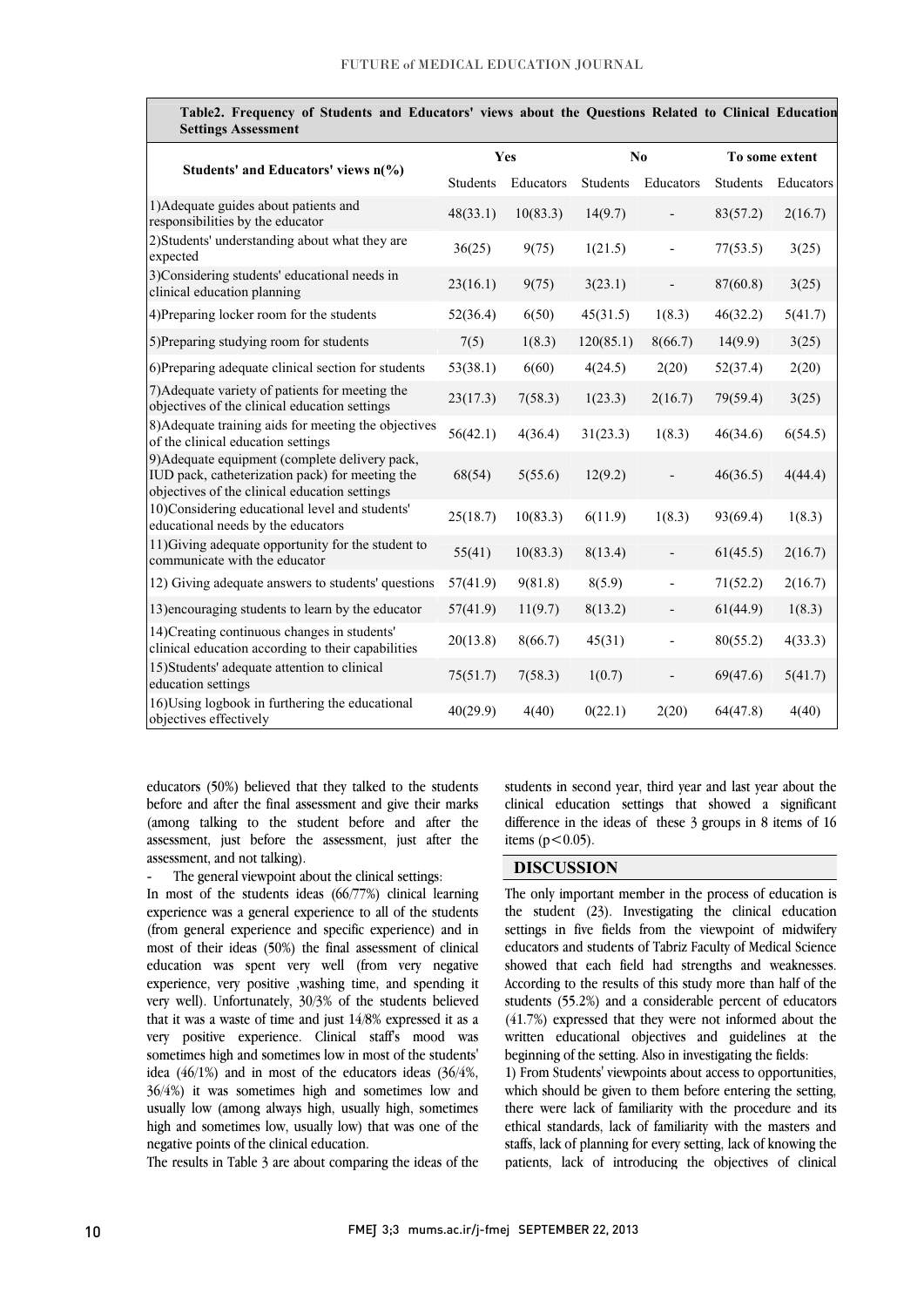**Table3. Comparing the views of the Second, third and fourth Year Students about Questions Related to Clinical Education Settings Assessment**

| <b>Students' and Educators' views</b>                                                                                                                    |                       | Yes                      |                         | N <sub>0</sub>           |                          |                          | To some extent           |                        |                |                 |
|----------------------------------------------------------------------------------------------------------------------------------------------------------|-----------------------|--------------------------|-------------------------|--------------------------|--------------------------|--------------------------|--------------------------|------------------------|----------------|-----------------|
| $n\binom{0}{0}$                                                                                                                                          | Second<br>vear        | Third<br>vear            | vear                    | Fourth Second<br>vear    | Third<br>year            | vear                     | Fourth Second<br>year    | Third<br>year          | Fourth<br>year | $P-$<br>value   |
| 1) Adequate guides about patients<br>and responsibilities by the educator                                                                                | 17<br>(45.9)          | 14<br>(45.2)             | 12<br>(18.5)            | 1<br>(2.7)               | (16.1)                   | 8<br>(12.3)              | 19<br>(51.4)             | 12<br>(38.7)           | 45<br>(69.2)   | 0.06            |
| 2) Students' understanding about<br>what they are expected                                                                                               | 15<br>(41.7)          | 7<br>(22.6)              | $\theta$<br>(15.4)      | 4<br>(11.1)              | 6<br>(19.4)              | 1<br>(32.3)              | 17<br>(47.2)             | 18<br>(58.1)           | 34<br>(52.3)   | $0.02*$         |
| 3)Considering students' educational<br>needs in clinical education planning                                                                              | 9<br>(24.3)           | 5<br>(16.1)              | 5<br>(7.9)              | 5<br>(13.5)              | 1<br>(35.5)              | 14<br>(22.2)             | 23962.2<br>$\mathcal{E}$ | 15<br>(48.4)           | 44<br>(69.8)   | $0.04*$         |
| 4) Preparing locker room for the<br>students                                                                                                             | 15<br>(41.7)          | 9<br>(29.0)              | 22<br>(34.4)            | 1<br>(30.6)              | 12<br>(38.7)             | 7<br>(26.6)              | 10<br>(27.8)             | 10<br>(32.3)           | 25<br>(39.1)   | 0.61            |
| 5) Preparing studying room for<br>students                                                                                                               | $\mathbf{1}$<br>(2.9) | $\theta$<br>(0)          | $\overline{2}$<br>(3.1) | $\overline{c}$<br>(91.4) | 27<br>(90)               | $\overline{4}$<br>(84.4) | $\overline{2}$<br>(5.7)  | $\overline{3}$<br>(10) | 8<br>(12.5)    | 0.72            |
| 6) Preparing adequate clinical<br>section for students                                                                                                   | 20<br>(58.8)          | 10<br>(33.3)             | 17<br>(27)              | 4<br>(11.8)              | 8<br>(26.7)              | 20<br>(31.7)             | 10<br>(29.4)             | 12<br>(40)             | 26<br>(41.3)   | $0.03*$         |
| 7) Adequate variety of patients for<br>meeting the objectives of the<br>clinical education settings                                                      | 9<br>(27.3)           | $\overline{4}$<br>(13.3) | 8<br>(13.6)             | 9<br>(27.3)              | 9<br>(30)                | $\mathbf{1}$<br>(18.6)   | 15<br>(45.5)             | 17<br>(56.7)           | 39<br>(66.1)   | 0.36            |
| 8) Adequate training aids for<br>meeting the objectives of the<br>clinical education settings                                                            | 16<br>(47.1)          | 13<br>(44.8)             | 19<br>(32.8)            | 6<br>(17.6)              | $\,8\,$<br>(27.6)        | 17<br>(29.3)             | 12<br>(35.3)             | $\,8\,$<br>(27.6)      | 22<br>(37.9)   | 0.53            |
| 9) Adequate equipment (complete<br>delivery pack, IUD pack,<br>catheterization pack) for meeting<br>the objectives of the clinical<br>education settings | 18<br>(52.9)          | 12<br>(46.2)             | 31<br>(55.4)            | $\overline{2}$<br>(5.9)  | 3<br>(11.5)              | 7<br>(12.5)              | 14<br>(41.2)             | 11<br>(42.3)           | 18<br>(32.1)   | 0.75            |
| 10)Considering educational level<br>and students' educational needs by<br>the educators                                                                  | 9<br>(26.5)           | 6<br>(20)                | 7<br>(11.9)             | $\mathbf{1}$<br>(2.9)    | 5<br>(16.7)              | 8<br>(13.6)              | 24<br>(70.6)             | 19<br>(63.3)           | 44<br>(74.6)   | 0.19            |
| 11) Giving adequate opportunity for<br>the student to communicate with the<br>educator                                                                   | 5<br>(44.1)           | 11<br>(36.7)             | $\mathbf{1}$<br>(35.6)  | $\overline{c}$<br>(5.9)  | 5<br>(16.7)              | $\mathbf{1}$<br>(18.6)   | 17<br>(50)               | 14<br>(46.7)           | 27<br>(45.8)   | 0.55            |
| 12) Giving adequate answers to<br>students' questions                                                                                                    | 18<br>(52.9)          | 9<br>(30)                | 20<br>(33.3)            | $\overline{2}$<br>(5.9)  | 5<br>(16.7)              | 1(1.7)                   | 14<br>(41.2)             | 16<br>(53.3)           | 39<br>(65)     | $0.02*$         |
| 13) encouraging students to learn by<br>the educator                                                                                                     | 20<br>(58.8)          | 10<br>(33.3)             | 9<br>(31.7)             | 4<br>(11.8)              | 7<br>(23.3)              | 7<br>(11.7)              | 10<br>(29.4)             | 13<br>(43.3)           | 34<br>(56.7)   | $0.04*$         |
| 14) Creating continuous changes in<br>students' clinical education<br>according to their capabilities                                                    | 10<br>(27)            | $\overline{4}$<br>(12.9) | $\overline{4}$<br>(6.2) | $\overline{4}$<br>(10.8) | $\overline{c}$<br>(38.7) | 26<br>(40)               | 23<br>(62.2)             | 15<br>(48.4)           | 35<br>(53.8)   | 0.004<br>$\ast$ |
| 15) Students' adequate attention to<br>clinical education settings                                                                                       | 22<br>(59.5)          | 9<br>(29)                | 35<br>(53.8)            | $\boldsymbol{0}$<br>(0)  | $\mathbf{1}$<br>(3.2)    | $\boldsymbol{0}$<br>(0)  | 15<br>(40.5)             | 21<br>(67.7)           | 30<br>(46.2)   | $0.04*$         |
| 16) Using logbook in furthering the<br>educational objectives effectively                                                                                | 16<br>(44.4)          | $\overline{4}$<br>(14.8) | 12<br>(20)              | 3<br>(8.3)               | 7<br>(25.9)              | 9<br>(31.7)              | 17<br>(47.2)             | 16<br>(59.3)           | 29<br>(48.30)  | $0.01*$         |
| * Significant level                                                                                                                                      |                       |                          |                         |                          |                          |                          |                          |                        |                |                 |

setting, lack of familiarity with the rules and regulations and time for each setting. From the clinical educators' viewpoints the negative points were lack of knowing the patients, masters and staffs. Positive points of setting from the viewpoints of the both groups were: presenting adequate guidelines about patients and students' responsibilities, students' clear understanding of what they are expected and considering students' educational needs in their planning. By the way, in most of the students' and educators' viewpoints familiarity with the rules and regulations, introducing the objectives of the clinical education setting and planning for each setting were the cooperative opportunities before the beginning of clinical education setting. The results of the study show that in most of the students' and educators' ideas the objectives of the clinical education were clear before the beginning of the period or on the first days of the setting (2,3,21,22) and it seems it didn't correspond with the result of the current study from the students' viewpoints. Maybe the result of this difference is the recent changes in the way of assessing students' clinical education. Clinical learning evaluation form of Logbook, consisting of behavioral objectives with the least leanings, is prepared lately for the midwifery students and has been executed recently that seems to make clear the written objectives and settings' program if the plan is continued and executed completely.

Regarding the mentioned studies, making objectives accessible on time will be helpful in eliminating the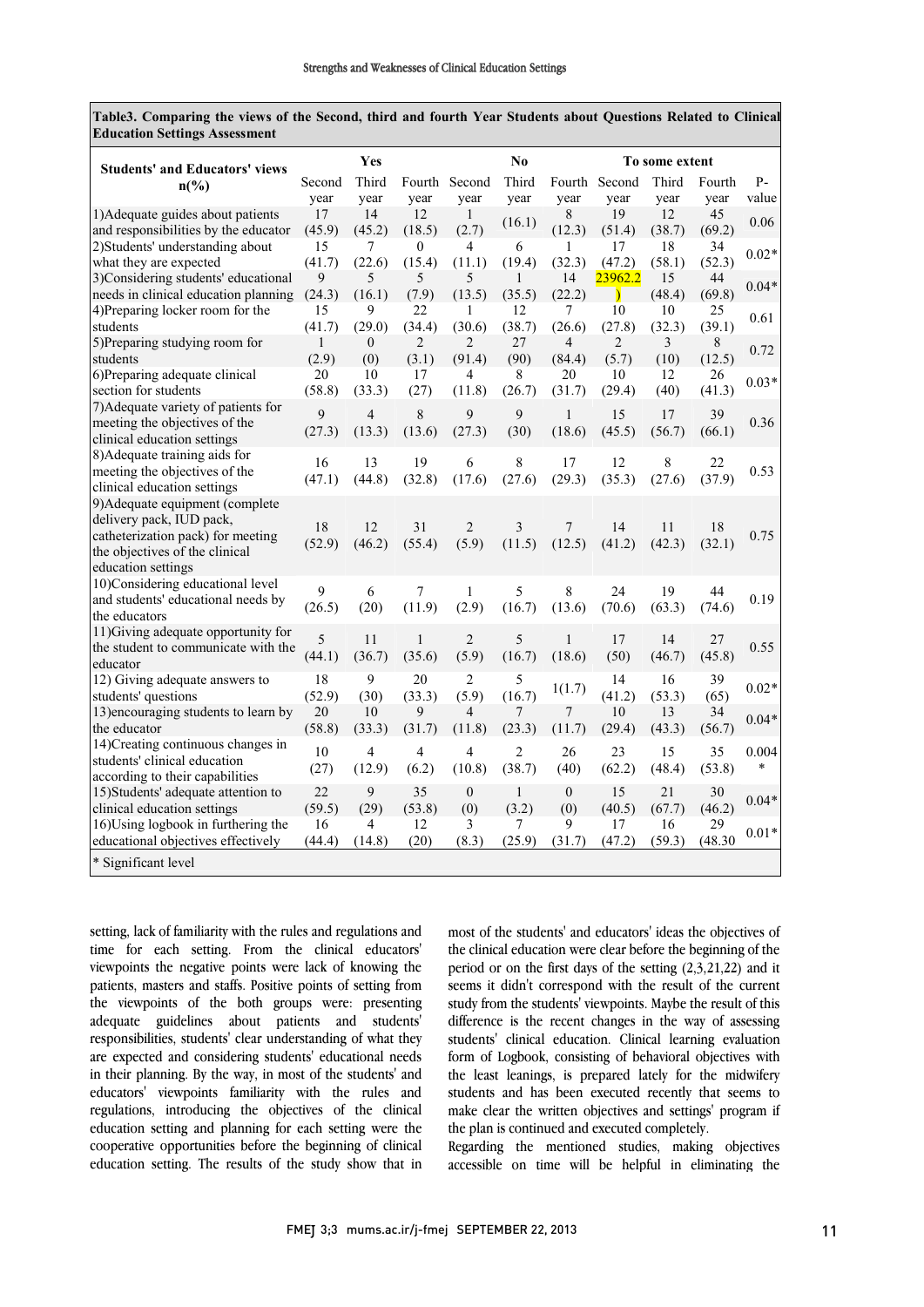problem. Additionally, the students are obliged to fill the notebook of midwifery clinical skills that its execution will be helpful too.

An educational program begins with the students' needs (23) and as paying attention to the students' needs is one of the positive points of the plan, so this shows an effective cooperation between the students and the educators and masters. This program accompanied by objectives should be in students' hands on time.

2) On the facilities of the clinical education: in most of the students' ideas the positive points were: the existence of adequate equipment in order to fulfill the objectives of the clinical education, the possibility of communicating more with the manager in order to express the problems, appropriate number of patients for the clinical education setting, also appropriate number of students in group.

In students' ideas the negative points of this dimension were: lack of studying place for the students and communicating less with the master; and the positive points from the educators' viewpoints were: adequate clinical section, various patients, appropriate equipment, the possibility of students' communication with the master, appropriate number of patients and students in group with the clinical section. Negative point from the educators' viewpoints was lack of studying place for the students. The results of most of the studies show that students' assessment of facilities and equipments of adequate education in clinical environment was weak or average (3, 11, 15, 16, 22). As in Hadizade's study, 49.5% of students reported weak facilities and equipment (11). Also Ebrahimi expressed the problems related to facilities and equipments as the main problems from the students' viewpoints (27). This was in concordance with this study on the lack of studying place and locker room but not in accordance with the other facilities. It seems that the reasons of most of the midwifery students' consents from the facilities of this faculty were: main changes in the planning of clinical section by the manager, reducing the number of students in group and making it appropriate with the educational objectives, harmonizing with the hospitals' and health centers' managers, and making them satisfied with preparing some necessary equipments for students. Also in Omidvar's study, the students were dissatisfied with the lack of appropriate place for conference (16).

3) Educators' clinical education:

Most of the students assessed none of the cases as completely positive, except their own adequate attention and concern in clinical education field.

There were some factors that were strong points in educators' ideas such as: considering the educational level and students' educational needs, giving adequate opportunity to communicate with educators, presenting adequate response to students' questions, creating continuous changes appropriate to the students' capabilities and encouraging students to learning.

Salmani's and Amiriyan's assessment of the way of communication between the educators with students from students' viewpoints was average and from educators' viewpoints was good (15). Also in Sarikosi's study, the communication between the educators and student was average from the students' viewpoints that is in accordance with this study (24). One of the most effective features of clinical educators in Alavi's study was exact and detailed response to students' questions (25). In most of the clinical education studies, the educators were in appropriate situation (11, 22, and 26). Clinical educators have a basic role in learning process by assessing the problems and educational needs, preparing important information and presenting it, recognizing the progress, giving reaction and following it, increasing the learning process by knowledge, inclination and new skills and assessing the learners' capabilities (23). It seems that the reason of students' enough attention and concern in clinical education fields was the existence of motivation. There is a relationship between motivation, learning and behavior. Motivation means student's inclination to accept learning. The educator's role is to facilitate student's approach to the final goal and prevent from delay. So in this study the role of educator in student's attention and concern is undeniable. In Omidvar's study, the students were dissatisfied with the lack of appropriate place for conference that is in accordance with this study (16).

4) Assessing students by educators: In most of the students' and educators' viewpoints the positive points of the plan were: appropriate observation on student's performance according to their experiences and skills and final assessment of the clinical education setting according to Logbook. The negative points from the students' viewpoints were: getting reaction to clinical performance at the end of the setting and the educators' not explaining them about the final assessing process. By the way, in educators' and students' ideas using Logbook, in fulfilling educational objectives, was to some extent effective. The results show that in most of the individual's ideas clinical assessment research was accompanied by problems and didn't satisfy the way of assessment (2, 11, 16, 22, and 27).

Assessment is a systematic process that the value of teaching and learning is judged. Assessment process is: collecting data, summarizing, interpreting and using them in order to identify the success of one action. Although assessment is done at the end of the program, it is the worst time to assess. Assessing after education is a weak and dangerous idea. Collecting data may be impossible, incomplete and even wrong at this point of time. Periodical assessment allows the educator to be informed of the progress in students' plans. On the other hand, reacting continuously and following the plans are one of the clinical educator's duties. So holding workshops on methods of correct assessment, accompanied with logical and necessary guidelines could be helpful in eliminating this problem.

5) On general viewpoint about clinical settings: from most of the students' viewpoints the positive point was: assessing the clinical education setting by the students that were good; and the negative point was: the clinical staffs' changing mood. In one study, the students' and educators' general viewpoints to the settings were positive (3). In some studies, students' general viewpoints about clinical education setting were assessed that is in concordance with this study (15, 28). Other researchers' results show that some problems in clinical education were related to staffs'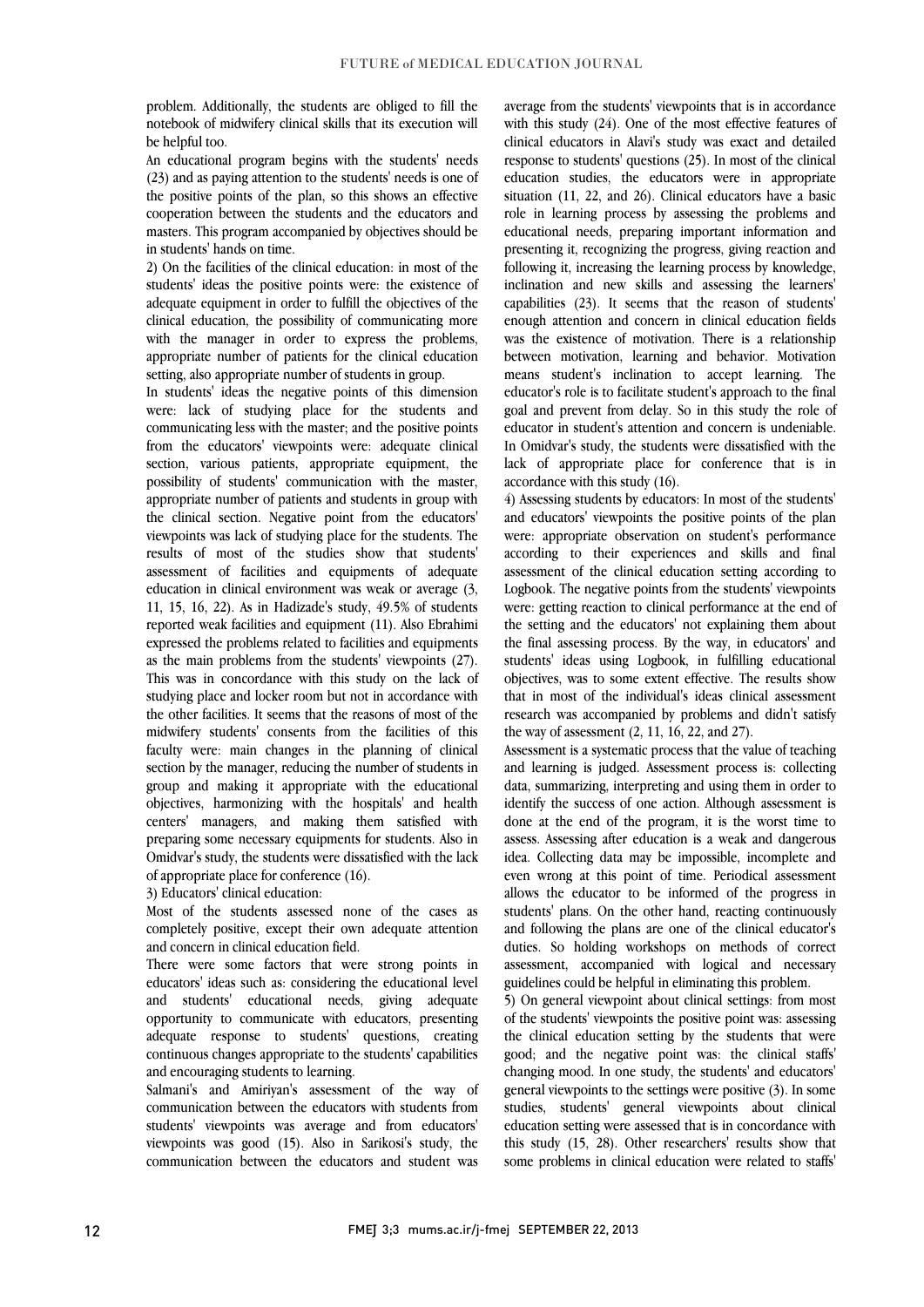behaviors that have the same results with this study (16, 29, and 30).

Cooperation of the clinical environment's staffs, staffs' familiarity with students' duties and educational plans, justification of problems, educators and students' better mutual understanding, and asking for staff's help in students' education will be helpful in eliminating the problem. The results of a study showed some side-effects in students' and educators' clinical experiences such as hospital and its staffs (31).

Comparing the viewpoints of the second year, third year and last year students about clinical education settings showed that in half of the cases there was a significant difference  $(p<0.05)$  between these 3 group's ideas. In all the cases without any exception, the second year students' assessment about the clinical education was more positive in comparison with other 2 groups. This shows students' expectations increase with their educational levels and there should be some policies to promote changes in clinical education as students enter higher levels.

Some of the limitations of this study were: not investigating students' and educators' viewpoints qualitatively, not comparing students in lower levels and not investigating clinical sections separately and comparing them with each other. So it's recommended to try to eliminate the weak points in next studies.

According to the results of the research the negative points of the clinical education were: lack of students' knowledge and access to necessary information prior to clinical education such as lack of introducing clinical setting's objectives and written educational objectives before entering to the setting, lack of studying place and conference hall for the students, and clinical assessment's lack of appropriate reaction and educators' speech with students about final assessment of students. Also the positive points of clinical education were: paying attention to students' educational needs, adequate equipment and clinical section, various patients, the possibility of communicating with the manager, appropriate number of students and patients for the clinical education settings; and on assessment, appropriate surveillance on students performance according to their clinical experience and skills and final assessment based on the Logbook.

So strengthening the positive aspects and eliminating the negative ones can be an effective step in promoting the quality of clinical education. Observing to fill the Logbook clinical assessment forms and clinical skills Statistics booklet correctly by students and educators can be helpful. Also Continuous reinforcement of educator's clinical education status and increasing their knowledge and skills through training workshops and programs would be helpful.

#### **ACKNOWLEDGEMENT**

This research was done by the financial support of Research Deputy of Tabriz University of Medical Science. So we appreciate Research Deputy, Midwifery Group and all the students and educators who helped us in this study.

Conflict of interest: This research doesn't have formal codes of conflict interest.

#### **REFERENCES**

1. Mohamadi B. The effect of training on knowledge, attitudes and practice of nursing and midwifery educators of Tabriz University of Medical Sciences. MS. Dissertation. Tabriz University of Medical Sciences, Nursing and Midwifery Faculty; 2002: 1. [Persian].

2. Hassan Zahraei R, Atash Sokhan G, Salehi S, Ehsanpour S, Hassanzadeh A. Comparing the factors related to the effective clinical teaching from faculty members' and students' points of view. Iranian journal of medical education 2007; 7(2): 249. [Persian]

3. Dehghani H, Dehghani Kh, Fallahzadeh H. The educational problems of clinical field training based on nursing teachers and last year nursing students view points. Iranian journal of medical education 2005; 5(1): 24- 33. [Persian].

4. Lucas J, Wilson-Witherspoon P, Baxley FG. Walking the balance BEAM: The art and science of becoming a successful clinical teacher. Fam Med 2002; 34(7): 498-9. 5. Niknam F, Abdollahzadeh F, Lotfi M, Aghazadeh A. Problems of clinical education in viewpoints of instructors and nursing students in faculty of nursing and midwifery in Tabriz University of Medical Sciences and Health Services. Nursing and Midwifery journal of Tabriz 2006; 2: 20-6. [Persian].

6. Eaton E, Henderson A, Winch S. Enhancing nurses capacity to facilitate learning in students: Effective dissemination and uptake of best practice guidelines. Int J Nurs Pract 2007; 13(5): 316- 20.

7. Daneshkhah N. Evaluation of clinical<br>education internship programs in programs viewpoints of instructors and nursing students in faculty of nursing and midwifery, Tabriz University of Medical Sciences 2002. MS. Dissertation. Tabriz University of Medical Sciences, Nursing and Midwifery Faculty; 2002: 1-5. [Persian].

8. Weidner TG, Laurent T. Selection and evaluation guidelines for clinical education settings in athletic training. J Athl Train 2001; 36(1): 62-7.

9. Malik M, Hunt JA. Plugging a hole and lightening the burden: A process evaluation of a practice education team. J Clin Nurs 2007; 16(10): 1848-57.

10. Chan DS. The relationship between student learning outcomes from their placement and their perceptions of the social climate of the clinical learning

environment. Contemp Nurse 2004; 17(1-2): 149-58.

11. Hadizadeh F, Firoozi M, Shamaeyan Razavi N. Nursing and midwifery students perspective on clinical education in Gonabad University of Medical Sciences. Iranian journal of medical sciences 2005; 5(1): 70-8. [Persian].

12. Azizi F. Assessing clinical programs. Journal of Shahid Beheshti University of Medical Sciences 1999; 19(3-4): 1-10. [Persian].

13. Sharif F, Masoumi S. A qualitative study of nursing student experiences of clinical practice. BMC Nurs 2005; 9(4): 6.

14. Foroud A, Foroud A. The views of students and faculty members of nursing and midwifery about clinical education problems. Iranian journal of medical sciences 2002; 7: 93. [Persian].

15. Salmani N, Amirian H. Comparison between nursing students and trainers<br>viewpoints about clinical education viewpoints about clinical environment in Islamic Azad University of Yazd, in the year. Strides in development of medical education 2006; 3(1): 11-18. [Persian].

16. Omidvar Sh, Bakouee F, Salmalian H. Clinical education problems: The viewpoints